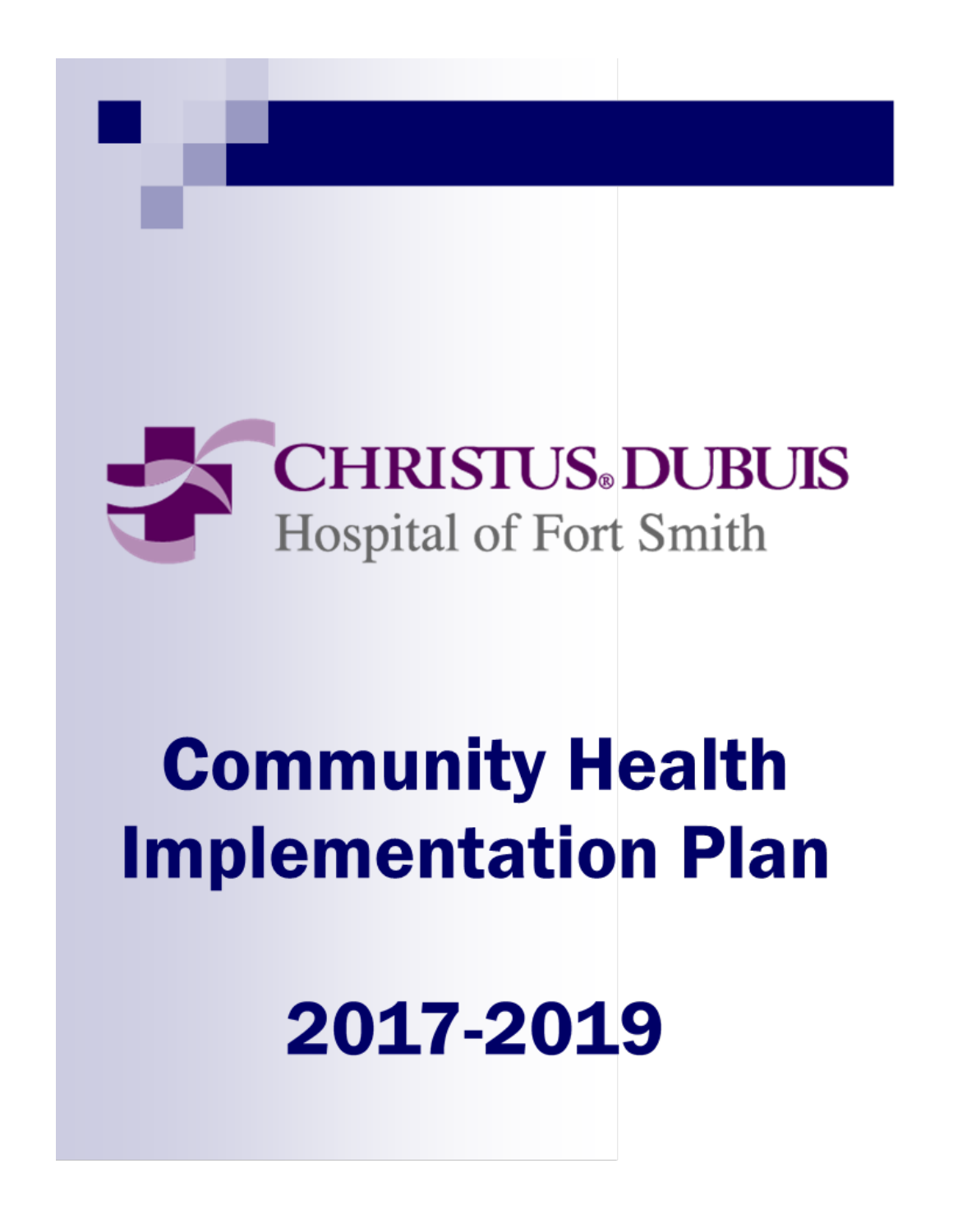## 2017-2019 Community Health Improvement Plan for CHRISTUS Dubuis of Fort Smith

#### **MISSION FOR IMPLEMENTATION**

CHRISTUS Dubuis of Fort Smith, Arkansas is a long term acute care hospital located within Mercy Hospital Fort Smith. CHRISTUS Dubuis of Fort Smith is part of CHRISTUS Dubuis Health System, a nonprofit long term acute care hospital (LTACH) system sponsored by CHRISTUS Health to provide care to patients who require acute care over an extended period of time. CHRISTUS Health was formed in 1999 to strengthen the Catholic faith-based health care ministries of the Congregations of the Sisters of Charity of the Incarnate Word of Houston and San Antonio that began in 1866. Founded on the mission "to extend the healing ministry of Jesus Christ," CHRISTUS Health's vision is to be a leader, a partner, and an advocate in creating innovative health and wellness solutions that improve the lives of individuals and communities so that all may experience God's healing presence and love.

As part of this effort and to meet **federal IRS 990H requirements**, this document serves as a community health improvement plan (CHIP) report for CHRISTUS Dubuis of Fort Smith. This report is the companion piece to the Community Health Needs Assessment (CHNA) report that was finalized June 2016 (see separate document), and based, in part, off of several needs identified in that document.

#### **TARGET AREA/ POPULATION**

CHRISTUS Dubuis of Fort Smith sees patients from the following counties in Arkansas and Oklahoma. Due to the nature of the long term acute care industry, the regulatory bodies that oversee and govern the types of services that are provided, and the limited resources available to address the needs highlighted within the CHNA, patients admitted to CHRISTUS Dubuis of Fort Smith will serve as the target population for most of the implementation strategies discussed in this report.

| <b>CHRISTUS Dubuis of Fort Smith Counties</b> |           |  |
|-----------------------------------------------|-----------|--|
| <b>Arkansas</b>                               |           |  |
| Crawford                                      | Scott     |  |
| Franklin                                      | Sebastian |  |
| Johnson                                       | Yell      |  |
| Logan                                         |           |  |
| <b>Oklahoma</b>                               |           |  |
| Adair                                         | Le Flore  |  |
| Haskell                                       | Sequoyah  |  |
| Latimer                                       |           |  |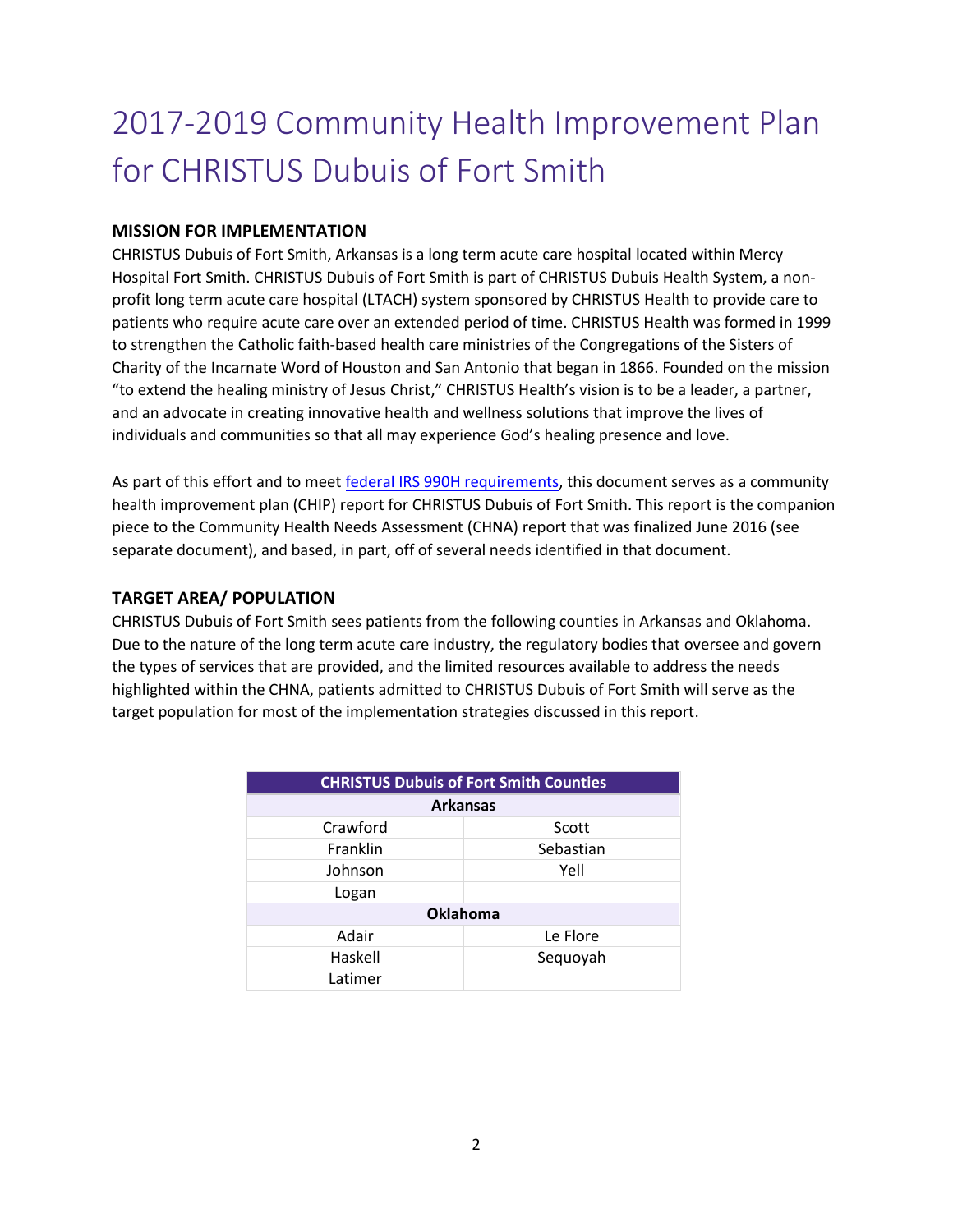#### **PRIORITY HEALTH NEEDS**

Leadership for CHRISTUS Dubuis of Fort Smith was provided with a draft community health needs assessment report May 2016. A panel of experts comprised of both CHRISTUS staff and external partners representing various members of the community was tasked with reviewing the findings and determining which priority issues would be selected to address over the next three years as part of a community health implementation plan.

The panel took a number of things into consideration when choosing priorities. Some priorities were selected based off of issue prevalence and severity according to county and regional secondary data. Input provided by key informants, focus group participants, and other community stakeholders was also heavily considered, especially for priority areas where secondary data were less available. The official Community Health Needs Assessment report was finalized June 2016 (see separate document). Based on the process described above, the priority health needs selected by CHRISTUS Dubuis of Fort Smith are:

- 1. Living Conditions/ Poverty
- 2. Access to Care
- 3. Chronic Conditions

#### **SELECTED IMPLEMENTATION STRATEGY**

The following implementation strategies outline actions CHRISTUS Dubuis of Fort Smith will take over the next three years to address the priority health needs listed above.

#### *LIVING CONDITIONS/ POVERTY PRIORITY STRATEGY*

Increase community awareness of organizations or programs available in the Hot Springs region that provide assistance or social services to low-income families

| <b>Major Actions</b>                                                           | <b>Sub-actions</b>                                                                                                                                                                                                                                |
|--------------------------------------------------------------------------------|---------------------------------------------------------------------------------------------------------------------------------------------------------------------------------------------------------------------------------------------------|
| Develop and print a<br>resource guide that lists<br>services available to low- | Partner with local United Way or others to assist on gathering a list<br>1.<br>of services available in the community                                                                                                                             |
| income populations                                                             | Anticipated Outcome: Partnering with United Way and other<br>organizations to develop a printed list of services and resources for low-<br>income families ensures that the list is inclusive of the many<br>organizations serving the community. |
|                                                                                | Distribute guide widely by providing to local churches and other<br>2.<br>organizations, promoting at health fairs, etc.                                                                                                                          |
|                                                                                | Anticipated Outcome: Wide distribution better ensures that more<br>community members can be informed of the many poverty assistance<br>and services for which they are eligible.                                                                  |